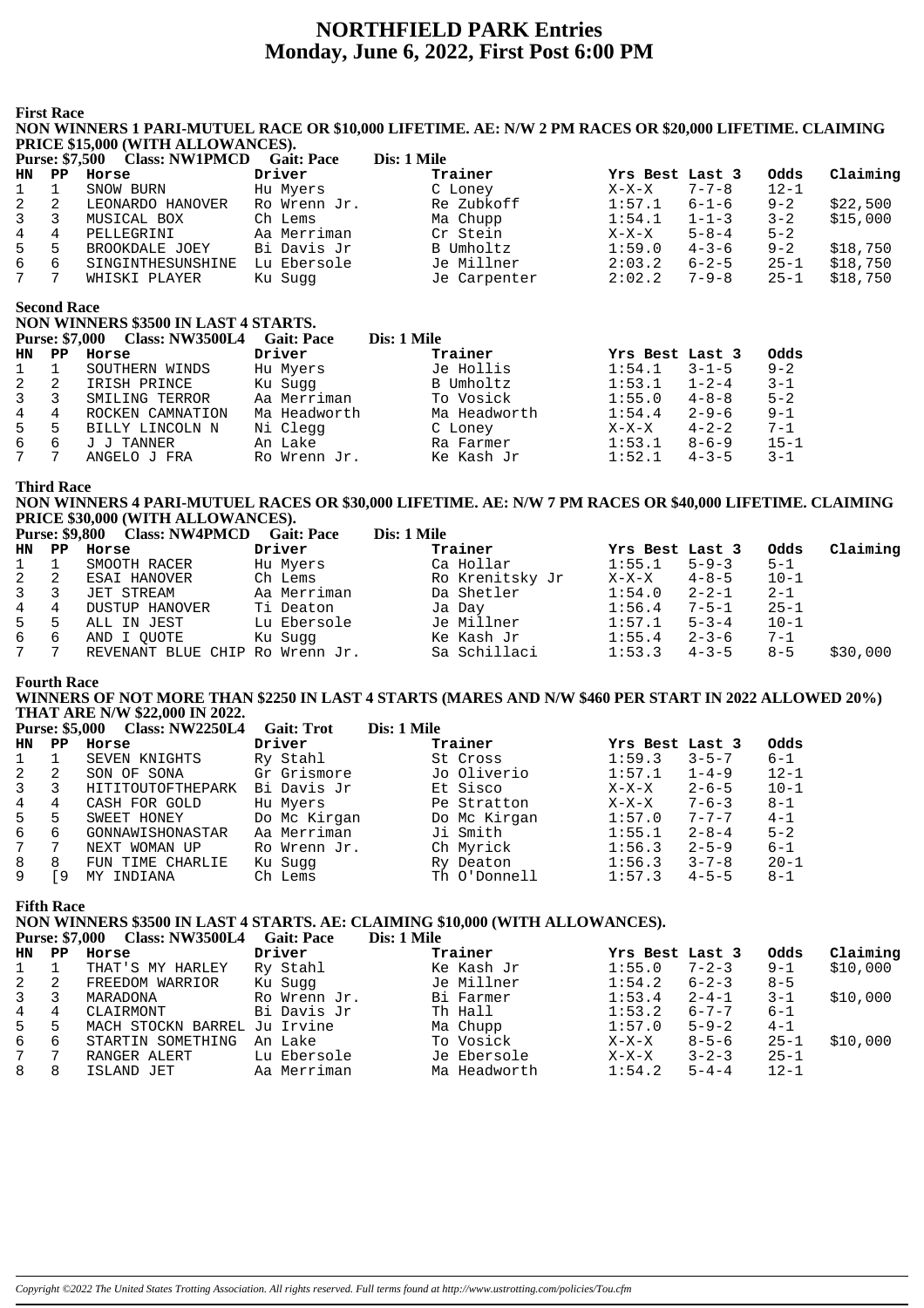# **Sixth Race** NON WINNERS \$5000 IN LAST 4 STARTS. AE: CLAIMING \$15,000 (WITH ALLOWANCES).<br>Purse: \$9,000 Class: NW5000L4 Gait: Pace Dis: 1 Mile

|     |   |                   | DIS: 1 MHE   |               |                  |             |          |          |
|-----|---|-------------------|--------------|---------------|------------------|-------------|----------|----------|
|     |   | HN PP Horse       | Driver       | Trainer       | Yrs Best Last 3  |             | Odds     | Claiming |
| 1 1 |   | MANCINO           | Do Irvine Jr | Ro Weaver     | 1:55.3           | $3 - 7 - 7$ | $-3-1$   |          |
| 2 2 |   | CASINO DIRECTOR   | Ry Stahl     | Mi Shedron    | $1:53.4$ $3-1-3$ |             | $12 - 1$ |          |
| 3 3 |   | PET MY ROCK       | Aa Merriman  | Bi Rhoades    | 1:53.2           | $5 - 3 - 1$ | $3 - 1$  | \$15,000 |
| 4 4 |   | RECORD MACHINE    | Ro Wrenn Jr. | Sa Schillaci  | 1:53.2           | $2 - 4 - 1$ | $3 - 1$  |          |
| 5 — | 5 | VAGUE TRACES      | Bi Davis Jr  | Jo Ciocca Jr. | 1:53.3           | $2 - 5 - 6$ | $2 - 1$  |          |
| 66  |   | IMPRESSIVE COWBOY | Gr Grismore  | Se Mapes      | $1:57.1$ $4-8-6$ |             | $25 - 1$ |          |
| 7 7 |   | LOCAMOTION FRED   | Ch Lems      | Re Zubkoff    | 1:54.4           | $2 - 4 - 2$ | $25 - 1$ |          |
|     |   |                   |              |               |                  |             |          |          |

#### **Seventh Race**

#### NON WINNERS \$1250 IN LAST 4 STARTS THAT ARE N/W \$10,000 IN 2022. (NON WINNERS OF \$1 IN LAST 4 STARTS ALLOWED 30%). NIVIAEOLA  $\alpha$  is  $\alpha$  $\mathbf{R}$  and  $\mathbf{R}$

|              | Purse: \$4,000 | Class: NW1250L4  | Gait: Trot   | Dis: 1 Mile  |                 |             |          |
|--------------|----------------|------------------|--------------|--------------|-----------------|-------------|----------|
| HN.          | PP.            | Horse            | Driver       | Trainer      | Yrs Best Last 3 |             | Odds     |
| $\mathbf{1}$ |                | VERY SMART       | Ry Stahl     | Ke Sherman   | $X-X-X$         | $6 - 7 - 7$ | $10 - 1$ |
| 2            |                | MESMERIZED       | Bi Davis Jr  | B Umholtz    | $X-X-X$         | $8 - 6 - 5$ | $9 - 2$  |
| 3            |                | YOU MAKE IT EASY | Aa Merriman  | Ma Chupp     | $X-X-X$         | $4 - 8 - 3$ | $7 - 2$  |
| 4            | 4              | CLASSY GUY       | Hu Myers     | Jo Oliverio  | $X-X-X$         | $5 - 6 - 4$ | $4 - 1$  |
| 5            | 5              | ENFORCE THE LAW  | Do Irvine Jr | B Umholtz    | 1:57.1          | $3 - 4 - 2$ | $5 - 2$  |
| 6            | 6              | SWAN BEFORE ALL  | Ch Lems      | Ma Chupp     | 1:57.2          | $4 - 1 - 8$ | $7 - 1$  |
| 7            |                | MARTY DE VIE     | Ju Irvine    | Je Carpenter | 1:58.3          | $7 - 7 - 7$ | $25 - 1$ |
| 8            | 8              | INDIANA ANAMEGO  | Ku Sugg      | Th O'Donnell | 1:58.1          | $6 - 7 - 5$ | $25 - 1$ |

### **Eighth Race**

#### NON WINNERS 7 PARI-MUTUEL RACES OR \$40,000 LIFETIME. CLAIMING PRICE \$30,000 (WITH ALLOWANCES). Purse: \$9,800 Class: 30000CLNW7 Gait: Pace Dis: 1 Mile

| HN.             | PP             | Horse                           | Driver      | Trainer      | Yrs Best Last 3 |             | Odds     | Claiming |
|-----------------|----------------|---------------------------------|-------------|--------------|-----------------|-------------|----------|----------|
| 1               |                | REAL VISION                     | Aa Merriman | Me Byler     | 1:54.1          | $1 - 2 - 8$ | $7 - 2$  | \$30,000 |
| 2               | - 2            | ONOITSMYMOTHERNLAW Lu Ebersole  |             | Ri Zelenak   | X-X-X           | $8 - 7 - 4$ | $25 - 1$ | \$37,500 |
| 3               | -3             | STELLAR BLUE CHIP               | Gr Grismore | Sa Schillaci | 1:53.1          | $1 - 2 - 3$ | $5 - 2$  | \$37,500 |
| $4\overline{ }$ | 4              | WINCHESTER WALLEY               | Hu Myers    | Da Edwards   | X-X-X           | $8 - 5 - 4$ | $25 - 1$ | \$30,000 |
| 5               | -5             | FRED'S NIGHTMARE                | Rv Stahl    | Re Zubkoff   | 1:55.1          | $9 - 3 - 1$ | $9 - 2$  | \$30,000 |
| 6               | - 6            | THE LEAPING COWBOY Ro Wrenn Jr. |             | Ro Burke     | 1:54.3          | $5 - 4 - 3$ | $4 - 1$  | \$30,000 |
| 7               |                | OLD TOWN ROAD                   | Ch Lems     | Ma Headworth | 1:56.4          | $6 - 6 - 3$ | $25 - 1$ | \$37,500 |
| 8               | 8 <sup>8</sup> | BRIGHTER DAYS                   | Ku Sugg     | Je Roegner   | 1:53.0          | $8 - 6 - 7$ | $4 - 1$  | \$37,500 |

#### **Ninth Race**

# NON WINNERS \$2000 IN LAST 3 OR \$3500 IN LAST 4 STARTS. AE: NW \$600 PER START IN 2022.<br>Purse: \$7,000 Class: NW3500L4 Gait: Trot Dis: 1 Mile

|              |              | <b>FULSE:</b> 57,000 Class: IVW JOUUL GAIL: ITUL |              | DIS, 1 IVINE |                 |             |          |
|--------------|--------------|--------------------------------------------------|--------------|--------------|-----------------|-------------|----------|
| HN           | PP.          | Horse                                            | Driver       | Trainer      | Yrs Best Last 3 |             | Odds     |
| $\mathbf{1}$ |              | FAVORITE UNCLE                                   | Aa Merriman  | Br Miller    | $X-X-X$         | $2 - 3 - 6$ | $3 - 1$  |
| 2            | <sup>2</sup> | WHAT A PITTSTOP                                  | Lu Ebersole  | Et Sisco     | 1:57.3          | $7 - 8 - 2$ | $25 - 1$ |
| 3            | 3            | P L JERICO                                       | Ke Holliday  | Ke Holliday  | 1:57.0          | $5 - 4 - 4$ | $25 - 1$ |
| 4            | 4            | JOGGING SWEETS                                   | Ku Suqq      | Ed Miller    | 1:58.1          | $8 - 3 - 8$ | $7 - 1$  |
| 5            | 5.           | LILY'S SWAN POND                                 | Ro Wrenn Jr. | Ch Myrick    | 1:58.1          | 6-7-1       | $10 - 1$ |
| 6            | 6            | I SAW YOU BLINK                                  | Bi Davis Jr  | Ja Lupton    | 1:54.1          | $4 - 3 - 5$ | $4 - 1$  |
| $7\degree$   |              | STARS AN STONES                                  | Hu Myers     | Sa Schillaci | 1:56.2          | $3 - 4 - 1$ | $8 - 1$  |
| 8            | 8            | STEEL                                            | Ch Lems      | He Hagerman  | $X-X-X$         | $4 - 4 - 7$ | $5 - 2$  |
| 9            | <b>F</b> 9   | CRUZEN CASSI                                     | Ry Stahl     | Re Zubkoff   | 1:56.4          | $3 - 3 - 9$ | $12 - 1$ |

#### **Tenth Race**

#### NON WINNERS 4 PARI-MUTUEL RACES OR \$30,000 LIFETIME. CLAIMING PRICE \$22,500 (WITH ALLOWANCES)

|              | <b>Purse: \$8,800</b> | Class: 22500CLNW4 Gait: Pace |              | Dis: 1 Mile  |                 |             |          |          |
|--------------|-----------------------|------------------------------|--------------|--------------|-----------------|-------------|----------|----------|
| HN           | PP.                   | Horse                        | Driver       | Trainer      | Yrs Best Last 3 |             | Odds     | Claiming |
| $\mathbf{1}$ |                       | BETTERLUVTOROCK              | Hu Myers     | Jo Wengerd   | $X-X-X$         | $9 - 7 - 4$ | $6 - 1$  | \$22.500 |
| 2            |                       | WESTERN DRIVE                | Ja Thompson  | Da Novak     | $X-X-X$         | $8 - 8 - 5$ | $25 - 1$ | \$22,500 |
| $\mathbf{3}$ |                       | KEYSTONE CATALYST            | Gr Grismore  | Sa Schillaci | 1:53.2          | $6 - 1 - 2$ | $7 - 2$  | \$28,125 |
| 4            | 4                     | PHANTOM SHADOW               | Ku Sugg      | B Umholtz    | 1:56.1          | $3 - 2 - 7$ | $6 - 1$  | \$28,125 |
| 5            | 5                     | PITT PANDA                   | An Lake      | Ra Farmer    | 1:53.2          | $4 - 1 - 9$ | $6 - 1$  | \$33,750 |
| 6            | 6                     | UMPIRE HANOVER               | Aa Merriman  | St Harris    | X-X-X           | $8 - 5 - 4$ | $25 - 1$ | \$22,500 |
| 7            |                       | REMEMBERING SHORTY Ry Stahl  |              | Ke Sherman   | $X-X-X$         | $6 - 5 - 6$ | $25 - 1$ | \$22,500 |
| 8            | 8                     | PAPPY'S LEGACY               | Ro Wrenn Jr. | Ma Headworth | 1:56.3          | $3 - 2 - 2$ | $7 - 1$  | \$22,500 |
| 9            | -9                    | GIMME SUNSHINE               | Bi Davis Jr  | Co Kreiser   | 1:57.1          | $3 - 5 - 2$ | $2 - 1$  | \$28.125 |

#### **Eleventh Race**

## **GUARANTEED \$10,000 PICK 4 STARTS HERE CLAIMING \$8000 (WITH ALLOWANCES)**

#### Purse: \$5,000 Class: 8000CL Gait: Pace Dis: 1 Mile

| HN PP        |    | Horse                       | Driver       | Trainer        | Yrs Best Last 3 |             | Odds     | Claiming |
|--------------|----|-----------------------------|--------------|----------------|-----------------|-------------|----------|----------|
| $1 \quad$    |    | SKYWAY TITAN                | La Harmon    | St Terry       | $X-X-X$         | $5 - 5 - 9$ | $6 - 1$  | \$8,000  |
| $\mathbf{2}$ | -2 | LEXINGTON AVENUE            | Ry Stahl     | Je Millner     | 1:55.2          | $3 - 2 - 3$ | $10 - 1$ | \$8,000  |
| $3 \quad 3$  |    | TEGGERS HANOVER             | Bi Davis Jr  | Co Kreiser     | 1:53.0          | $4 - 6 - 6$ | $7 - 2$  | \$8,000  |
| $4 \quad$    | 4  | VILLE VALO                  | Aa Merriman  | To Vosick      | 1:53.3          | $1 - 2 - 5$ | $5 - 2$  | \$8,000  |
| 5            |    | KELLY D                     | An Lake      | De Santantonio | 1:54.2          | $5 - 4 - 1$ | $9 - 1$  | \$8,000  |
| 6            | -6 | AMORA BEACH                 | Ro Wrenn Jr. | Ke Kash Jr     | 1:56.3          | $1 - 1 - 7$ | $6 - 1$  | \$8,000  |
| 7 7          |    | STAY IN YOUR PLACE Hu Myers |              | Th Hall        | 1:55.1          | $6 - 5 - 3$ | $10 - 1$ | \$8,000  |
| 8 8          |    | HEEZ ORL BLACK N            | Ku Suqq      | C Loney        | 1:53.3          | $2 - 1 - 4$ | 6-1      | \$8,000  |